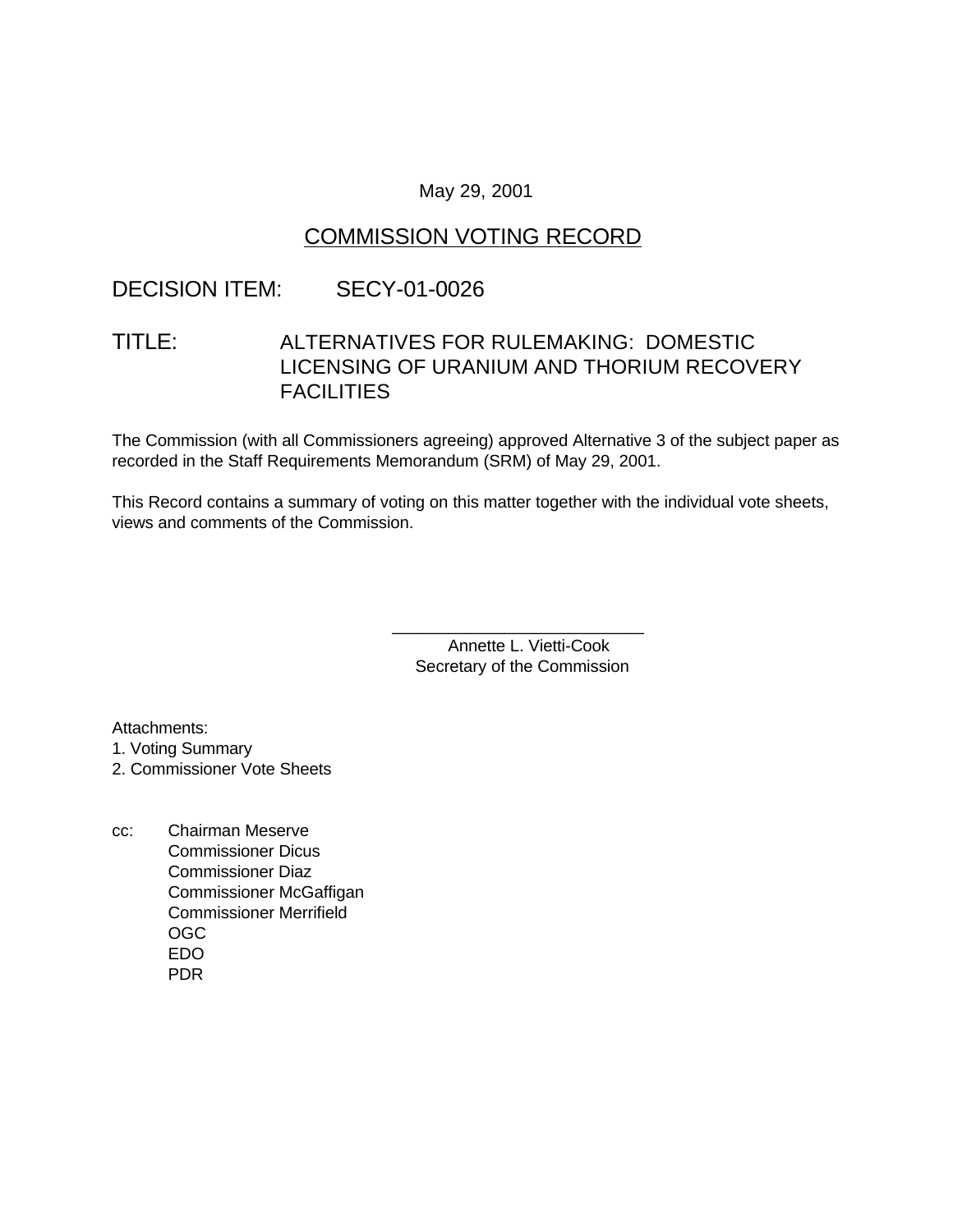## VOTING SUMMARY - SECY-01-0026

# RECORDED VOTES

|                    | APRVD DISAPRVD ABSTAIN PARTICIP COMMENTS | <b>NOT</b><br>DATE |         |
|--------------------|------------------------------------------|--------------------|---------|
| CHRM. MESERVE      | $\mathsf{X}$                             | X                  | 5/7/01  |
| <b>COMR. DICUS</b> | X                                        | X.                 | 4/17/01 |
| COMR. DIAZ         | X                                        | X.                 | 5/7/01  |
| COMR. McGAFFIGAN X |                                          | X                  | 4/30/01 |
| COMR. MERRIFIELD X |                                          | X                  | 5/2/01  |

## COMMENT RESOLUTION

In their vote sheets, all Commissioners approved Alternative 3, updating regulatory guidance in lieu of continuing the development of the proposed 10 CFR Part 41 rule, and provided some additional comments. Subsequently, the comments of the Commission were incorporated into the guidance to staff as reflected in the SRM issued on May 29, 2001.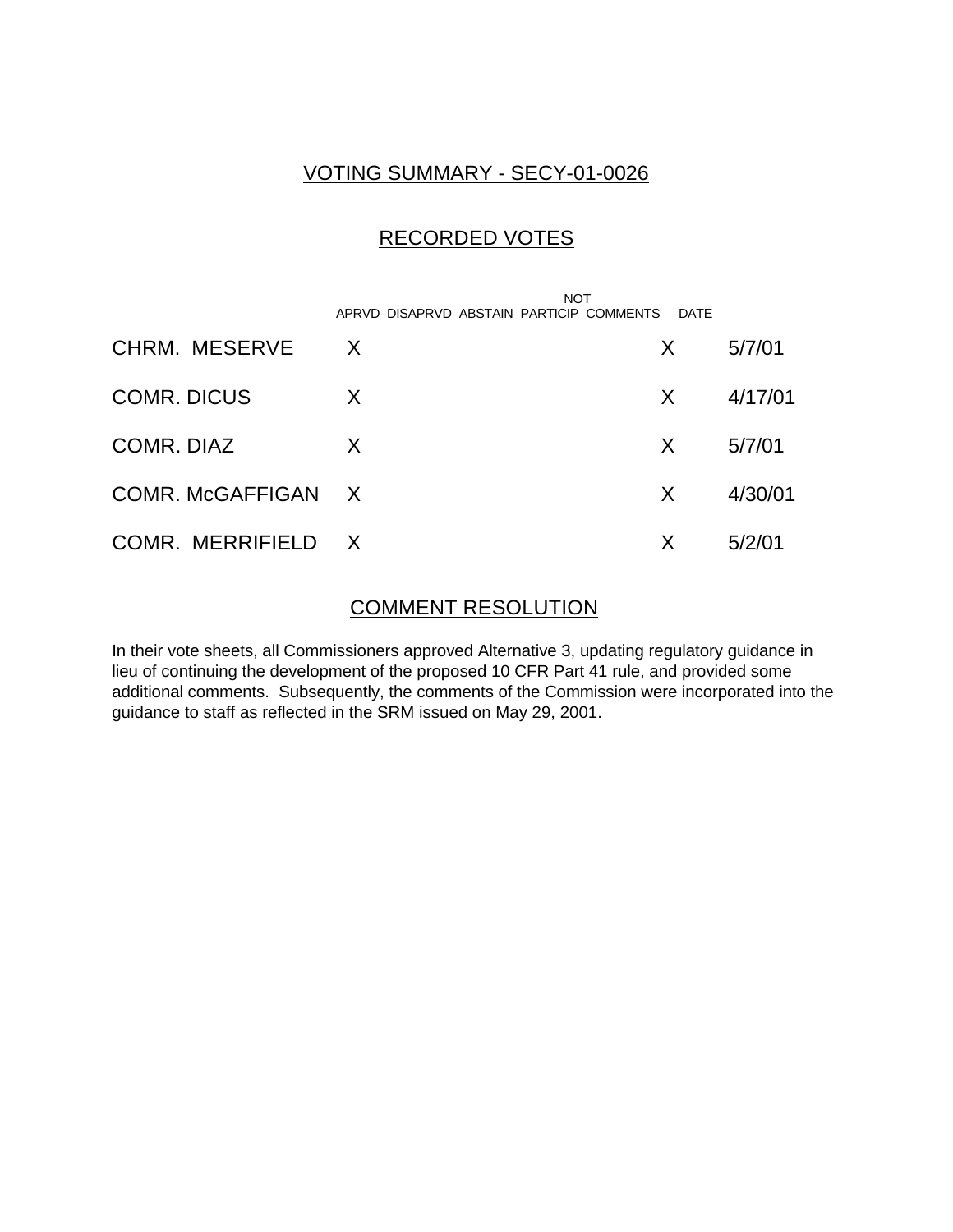#### **Commissioner Comments on SECY-01-0026**

#### Chairman Meserve

SECY-01-0026 proposes various alternatives for the development of new requirements governing uranium and thorium recovery facilities. In a Commission meeting with the National Mining Association (NMA) on April 10, 2001, concerning the alternatives, NMA also raised certain additional matters: the fee structure for uranium and thorium recovery licensees; and the complications arising from past Commission decisions regarding the classification of certain effluents from *in situ* leach facilities as 11e.(2) byproduct material.

1. Rulemaking. In connection with SECY-99-011, the Commission approved the staff's draft rulemaking plan for the development of a new 10 CFR Part 41 devoted to uranium and thorium recovery facilities and the disposal of 11e.(2) byproduct material. Although both the staff and industry agree that the development of a new rule would be desirable, the NRC would be required to recover the costs of any such effort from the affected licensees. It is now clear that the recovery industry is unable to bear these costs in light of its precarious financial circumstances. Accordingly, the staff has presented various options in SECY-01-0026 to the Commission as to how to proceed.

It is apparent that proceeding with the rulemaking (Alternative 2) might have the perverse result of serving to jeopardize the very industry that is intended to be guided by the new rule. And Alternative 1, which would allow the National Materials Program Working Group to take the lead role in developing a rule based on consensus, is problematical because this would be a new approach that could be subject to delays or expenses beyond those identified by the staff. Consequently, I choose Alternative 3, which is to discontinue the current rulemaking, but to update guidance documents to implement the Commission directions. Although the absence of a new rule could increase the possibility of hearings on individual licensing actions, Alternative 3 will still ensure protection of public health and safety, seems to promise the least short-term financial consequences, and is supported by the industry. If economic circumstances were to change, the Commission could then launch a rulemaking.

2. Fees. I recognize the difficult economic situation in which the industry finds itself and the problems that our fee obligations present. I am committed to finding a solution to a situation in which our fees would contribute to putting a vital, but economically depressed, industry out of business. I believe a legislative solution that would provide public funds to cover fees in this situation is the fairest approach and I would support industry efforts to pursue such legislation. I do not agree that a shift of the fee burden from the uranium recovery industry to other licensees is a fair and equitable solution to the problem.

3. *In situ* Leach Facilities. The recent Commission decisions on matters related to NRC regulation of uranium and thorium recovery facilities were intended to provide a basis for regulating these facilities that is technically and legally sound.<sup>1</sup> In its presentation at the April 10

See Staff Requirements Memoranda for: SECY-00-227, "Concurrent Jurisdiction of Non-Radiological Hazards of Uranium Mill Tailing" (Dec. 2, 1999); SECY-00-012, "Use of Uranium Mill Tailings Impoundments for the Disposal of Waste Other than 11e.(2) Byproduct Material and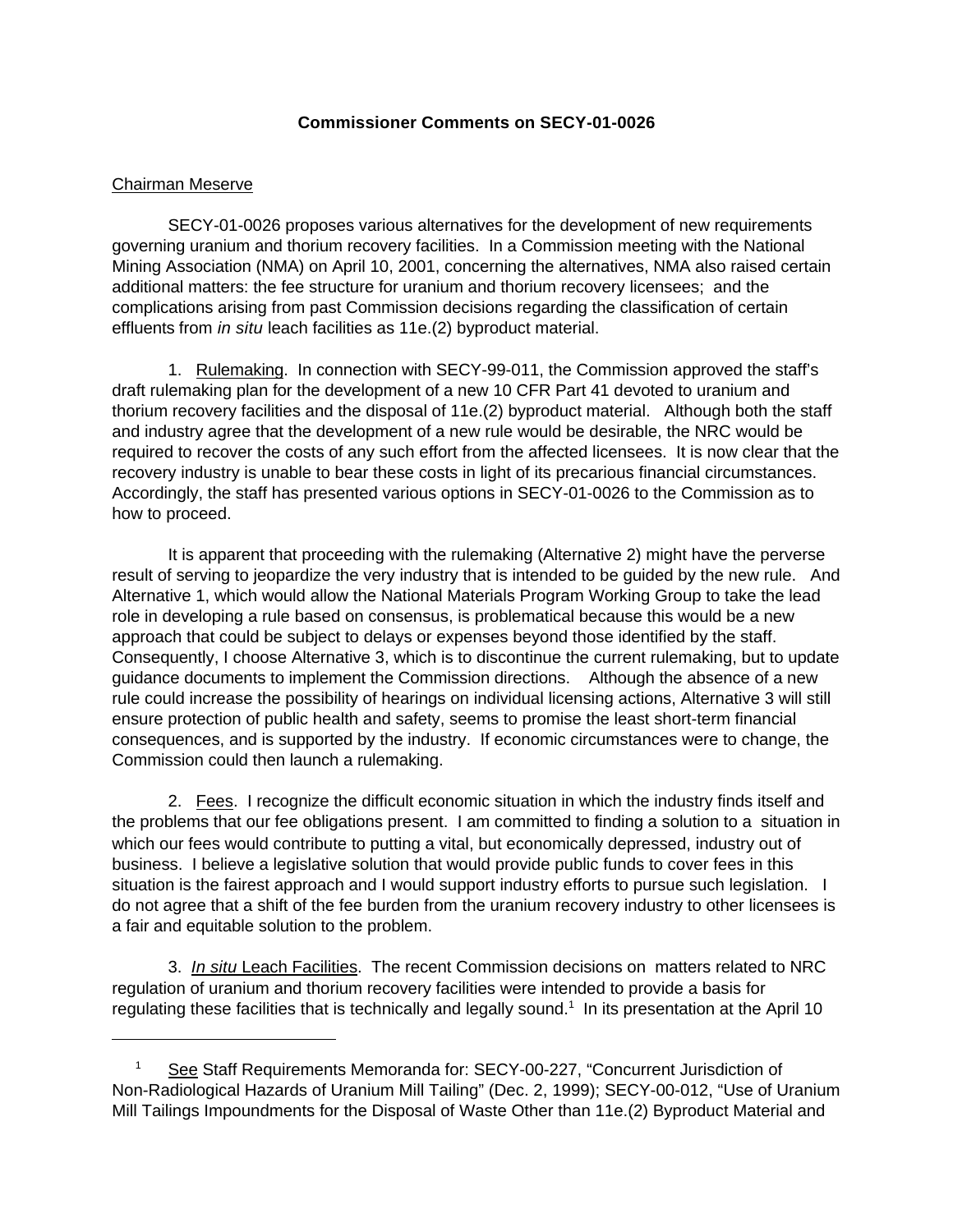Commission meeting, NMA questioned the Commission's decision on SECY-99-013 concerning classification of effluents from *in-situ* leach (ISL) facilities. It is my expectation that staff will address and resolve many of the concerns raised by NMA in the course of developing guidance to implement the Commission's decisions.

For example, the NMA observed that the Commission's action might create a liability for past discharges that were lawfuly released pursuant to National Pollutant Discharge Elimination Standards (NPDES) permits.<sup>2</sup> But any potential "liability" for past discharges under NPDES permits would arise, as explained by the NMA, only as a result of NRC staff actions.<sup>3</sup> Because NRC has sole jurisdiction over 11e.(2) byproduct material, this issue can be handled appropriately in the development of guidance to implement the Commission's decisions.<sup>4</sup>

It was apparent from the NMA presentation that more aggressive efforts should be made to harmonize the NRC approach to the regulation of *in situ* leach facilities with those of affected states (e.g., Wyoming, Nebraska). It appears that some states impose obligations that overlap substantially with NRC requirements. NRC staff should coordinate its activities with other affected regulators so as to reduce needless burdens imposed on these licensees.

#### Commissioner Dicus

After completing my review of SECY 01-0026 and participating in the April 10 Commission meeting on rulemaking and guidance development for the uranium recovery industry, I approve Option 3 from SECY 01-0026. This approach discontinues the proposed 10 CFR Part 41 rulemaking plan and supports modifying and updating existing NRC guidance documents per Commission direction set forth in the Staff Requirements Memorandums for SECYs 99-012, 99-013, and 99-277.

With full respect and appreciation for the declining price of  $\mathsf{U}_3\mathsf{O}_8$  , increased international competition, and the few remaining productive domestic in-situ leach facilities, I firmly support minimizing industry cost impacts to the extent practical and reasonable. However, I find the National Mining Association's and/or the uranium recovery industry's proposal to be considered a non-profit institution not to be a practical solution and their request for temporary discontinuance of NRC fees not to be equitable. Because the industry is a profit-making entity, and since fees are

<sup>2</sup> Transcript "Public Meeting on Rulemaking and Guidance Development for Uranium Recovery Industry," 48 (Apr. 10, 2001).

3 Id. at 49.

4 It should also be recognized that prior to 1995, the NRC considered all effluents to be 11e.(2) byproduct material. It was only with the change to NRC guidance enacted in 1995 that certain wastes were determined not to be 11e.(2) byproduct material. See SECY-99-013, "Recommendations on Ways to Improve the Efficiency of NRC Regulation at in Situ Leach Uranium Recovery Facilities," at 4 (Mar. 12, 1999)

Reviews of Applications to Process Material Other than Natural Uranium Ores" (Apr. 8, 1999); and SECY-00-013, "Recommendations on Ways to Improve the Efficiency of NRC Regulation at in Situ Leach Uranium Recovery Facilities" (Mar. 12, 1999).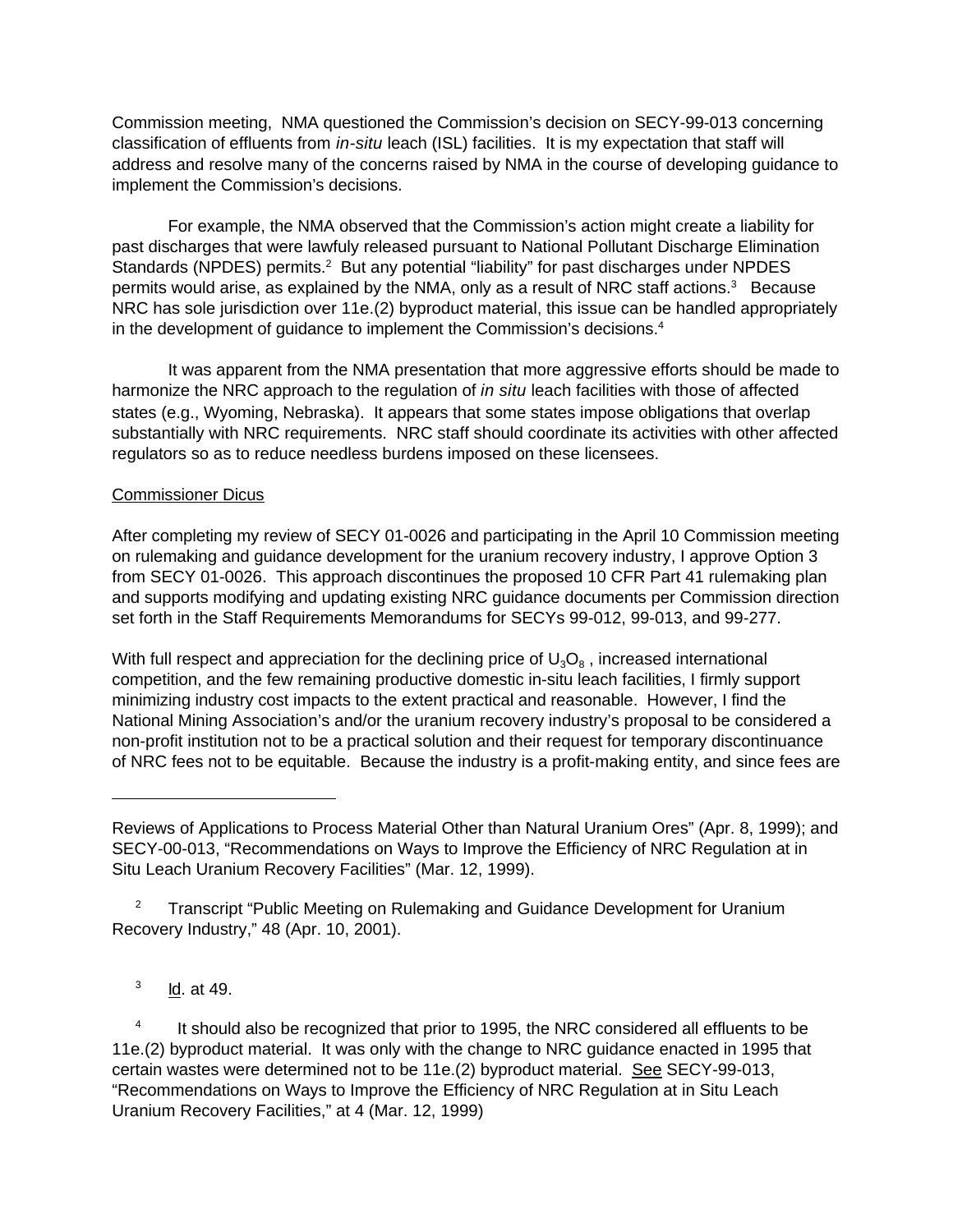required by the NRC for services rendered, I am not comfortable supporting either proposal. As I mentioned at the April 10 meeting, the NRC would still have to recover costs, but at the expense of other licensees. Therefore, in order to minimize substantial near-term cost impacts, I stand supportive of not going forward with the 10 CFR Part 41 rulemaking at this time. Although costs will still be incurred for staff's guidance modification and update efforts, the overall impact will not be as time consuming or substantial as rulemaking.

#### Commissioner Diaz

I believe that a rulemaking that codifies the Commission's direction in the SRMs for SECY-99- 0012, 99-0013, and 99-0277 could provide the public, licensees, and the agency with potential benefits, such as finality and stability of the public health and safety requirements. However, updating the existing guidance would provide a comparable level of protection of public health and safety, and, therefore, at this time, I approve Alternative 3.

#### Commissioner McGaffigan

Based on a review of the subject staff paper and discussions during the April 10, 2001 Commission briefing by NRC staff and representatives of the National Mining Association (NMA), I join Commissioner Dicus in approving Alternative 3, at this time, as described in SECY-01-0026. Clearly, Alternative 3 would not preclude development of a rule at a later date, and it would require fewer resources than the other two Alternatives and implement the Commission's decisions on the earlier related staff papers (SECY-99-012, 99-013, and 99-277). I offer the following comments on each Alternative.

Alternative 1 - Use of the National Materials Working Group to complete this rulemaking - This is the least attractive Alternative for several reasons. First, the NRC staff and Commission have spent considerable time and effort considering these important issues. Turning these issues over to a new group of individuals is not efficient and would be unnecessarily resource intensive for everyone involved. Second, the Commission has made sometimes difficult decisions on the earlier staff papers and provided specific guidance to the staff on these matters. It is unclear what status these decisions would be given in the context of a National Materials Working Group approach. Third, as a general matter, I have grave misgivings about the "alliance" approach to rulemaking which the National Materials Program Working Group may propose later this spring. Without prejudging that report, I doubt that this approach will be suitable for complex rulemakings.

Alternative 2 - Continue to Develop a Final Rulemaking Plan - In my opinion, now is not the time to continue the uranium recovery program rulemaking, with its attendant costs, since the price of uranium remains depressed as a result of large supplies becoming available at the end of the cold war and the costs of the rulemaking represent an unacceptably high percentage of the industry's direct costs. However, I would likely support a rulemaking at some time in the future either when the industry is more viable after prices for yellowcake recover or should the Congress grant fee relief to this category of licensees. In that regard, I support the NMA initiative discussed during the recent briefing to seek legislative relief from NRC's current fee structure while the average annual spot price per pound of yellowcake remains below a certain dollar amount. While not prejudging its outcome, I would also be willing to entertain a request from the industry to NRC to exempt uranium recovery licensees from our current fee structure. However, it must also be recognized that any fees not paid by a specific category of licensee must be borne by the remaining categories of licensees since, under the Omnibus Reconciliation Act of 1990, NRC's fee-based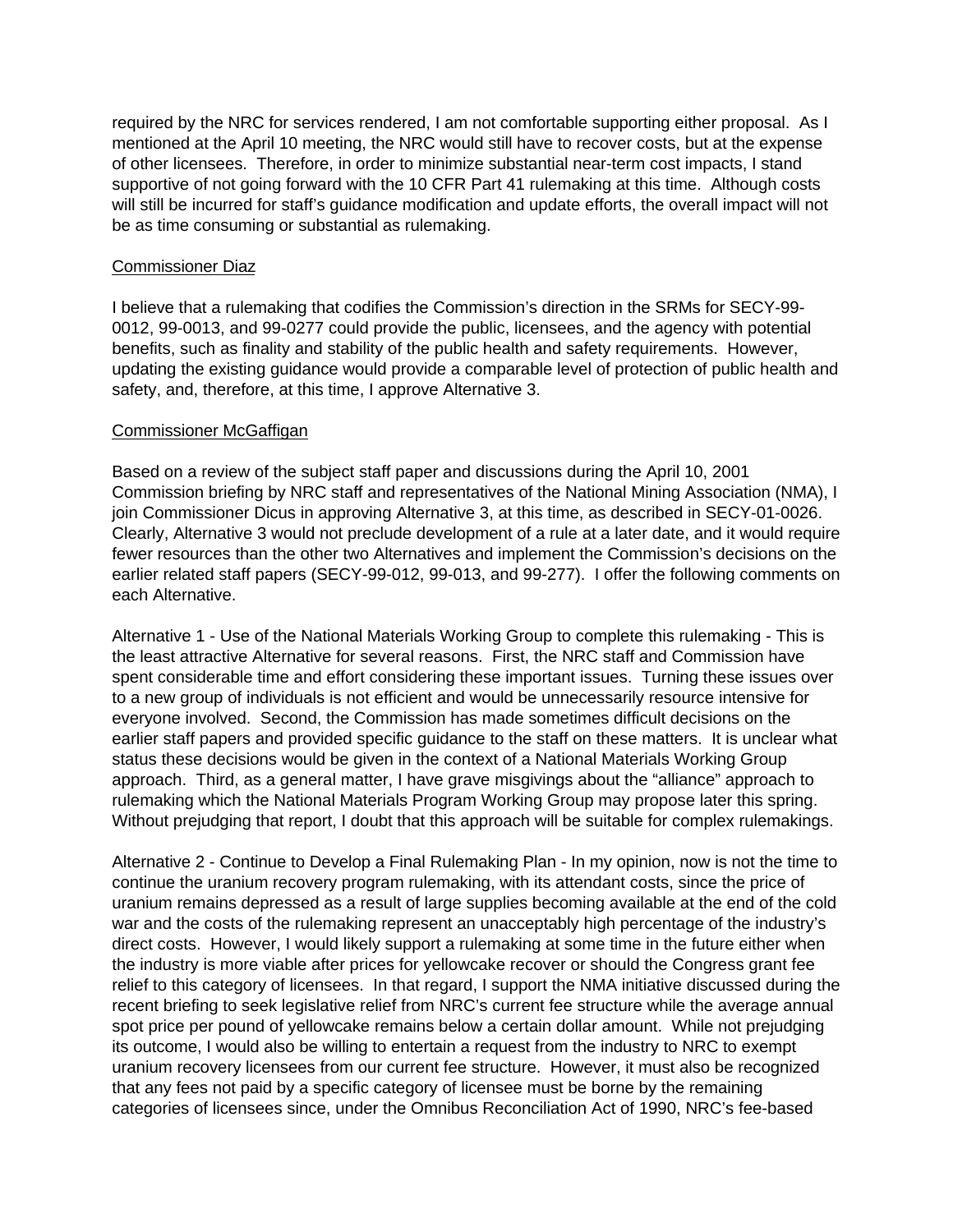budget must be recovered from its licensees. For this reason, a legislative solution is clearly preferable to a rulemaking solution.

Alternative 3 - Discontinue the Current Rulemaking and rely on guidance development -- Until the time that any "fee relief" occurs or uranium prices recover from their historic lows, I fully support the Alternative 3 guidance approach since it is the least resource intensive approach while still providing opportunities for stakeholder input during development of the guidance. To this end, I encourage the staff to work closely with the industry, States, Environmental Protection Agency and the Department of Energy to find efficient and effective means to reduce any unnecessary regulatory burden to licensees. In my opinion, this goal can be accomplished through tools other than State- or site-specific Memoranda of Understanding which are typically resource intensive to develop. Reducing regulatory burden is particularly important in the protection of groundwater where Federal and State regulatory programs, both of which are designed to protect public health and safety and the environment, tend to overlap to varying degrees.

Finally, in view of the State and industry comments discussed during the briefing and likely to be received during development of the guidance to implement the earlier Commission decisions, I do not consider my earlier decisions to be inalterable. Consistent with my vote on SECY-99-011, I continue to be open to reconsidering my position on these important issues in light of comments received during the guidance development process. The staff should keep the Commission periodically informed of the status of these efforts, and the final guidance should be submitted to the Commission for approval.

#### Commissioner Merrifield

I approve Alternative 3 as described in SECY-01-0026. Namely, I approve the staff discontinuing the development of the proposed Part 41 rule and devoting its resources on updating regulatory guidance documents to implement the previous Commission directions and to explore other approaches to achieve effectiveness and efficiency of uranium recovery regulations that could be less resource-intensive. Ultimately, I believe the ideal approach would be to finalize the proposed new Part 41. But due to the severe economic depression in the uranium recovery industry, issuance of regulatory guidance, at this time, would have the least financial impact for this particular industry but would continue to adequately protect the public health and safety and the environment. This current action would not preclude rule making at some future time to establish the guidance as legal requirements.

At the Commission briefing on April 10, 2001, the industry requested that the Commission reconsider certain aspects of its previous decisions before issuing the final guidance. The regulation of the uranium and thorium recovery facilities has proven to be a complex undertaking with decisions made in one area, for perfectly valid reasons, having unintended consequences in another area. Based on the information presented to date, I desire more detailed information on unintended consequences of the previous Commission decisions, and I look forward to reviewing the public comments on the proposed regulatory guidance. In many instances in the past, when the staff has been provided specific instructions by the Commission as it has in this case, the staff has been allowed to issue final regulatory guidelines with a copy provided to the Commission. However, due to the unique circumstances associated with this regulatory guidance, I want the proposed final regulatory guidance submitted to the Commission for approval. I will seriously consider all of the public and industry comments, particularly in the area of unintended consequences, in my vote on the final guidance.